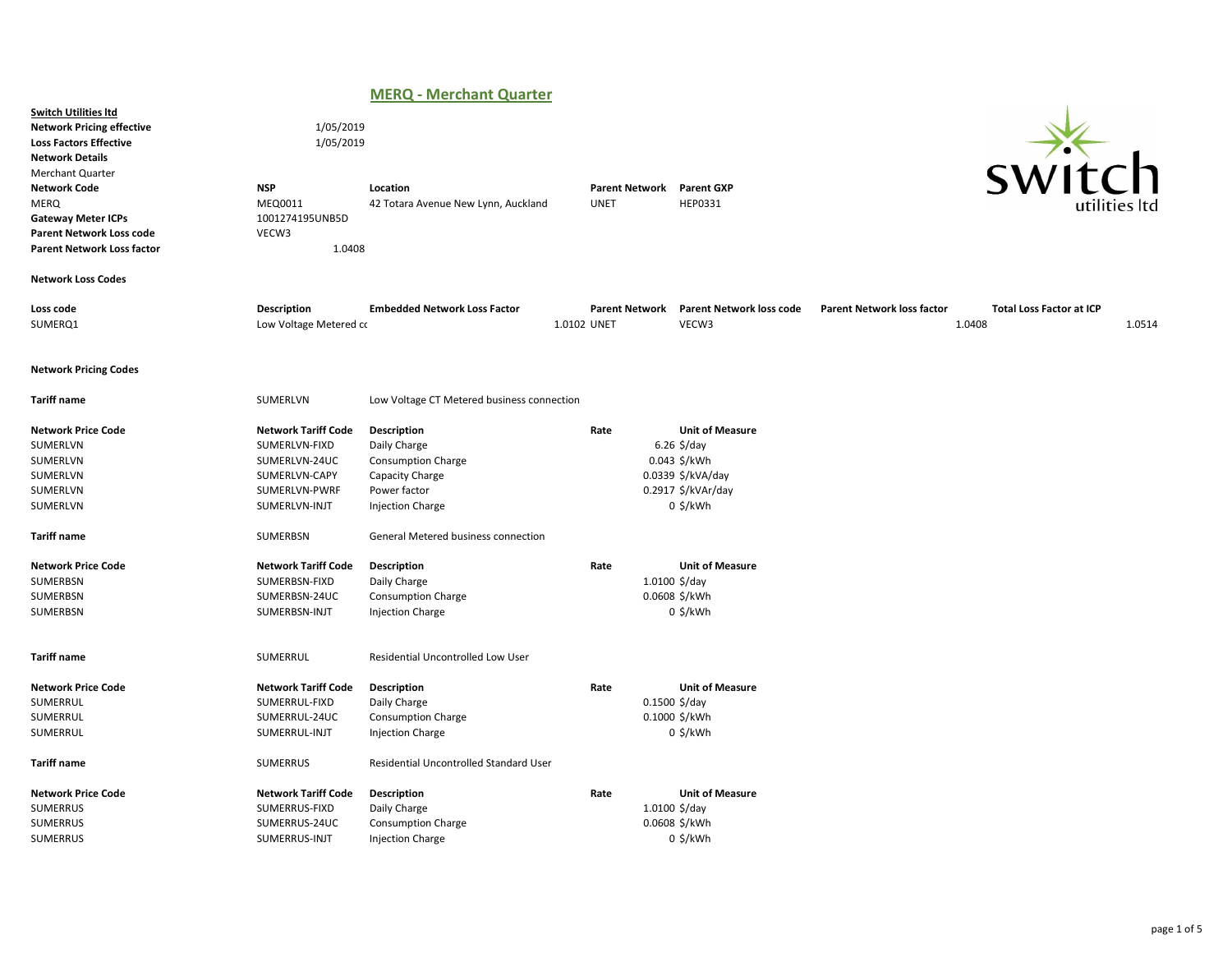# PINE - The Pines

| <b>Switch Utilities Itd</b><br><b>Network Pricing effective</b><br><b>Loss Factors Effective</b><br><b>Network Details</b><br>The Pines<br><b>Network Code</b><br>PINE<br><b>Gateway Meter ICPs</b><br><b>Parent Network Loss code</b><br><b>Parent Network Loss factor</b> | 1/05/2019<br>1/05/2019<br><b>NSP</b><br>PIN0011<br>1001294530UNF71<br>VECW3<br>1.0408 | Location<br>25 Bute Road, Browns Bay, Auckland 0630                                 | <b>Parent Network</b><br><b>UNET</b> | <b>Parent GXP</b><br>ALB0331                                             |                                   | <b>SWI1</b>                               | $\Box$ h<br>utilities ltd |
|-----------------------------------------------------------------------------------------------------------------------------------------------------------------------------------------------------------------------------------------------------------------------------|---------------------------------------------------------------------------------------|-------------------------------------------------------------------------------------|--------------------------------------|--------------------------------------------------------------------------|-----------------------------------|-------------------------------------------|---------------------------|
| <b>Network Loss Codes</b>                                                                                                                                                                                                                                                   |                                                                                       |                                                                                     |                                      |                                                                          |                                   |                                           |                           |
| Loss code<br>SUPINE1                                                                                                                                                                                                                                                        | Description<br>Low Voltage Metered co                                                 | <b>Embedded Network Loss Factor</b>                                                 | <b>Parent Network</b><br>1.0102 UNET | <b>Parent Network loss code</b><br>VECW3                                 | <b>Parent Network loss factor</b> | <b>Total Loss Factor at ICP</b><br>1.0408 | 1.0514                    |
| <b>Network Pricing Codes</b>                                                                                                                                                                                                                                                |                                                                                       |                                                                                     |                                      |                                                                          |                                   |                                           |                           |
| <b>Tariff name</b>                                                                                                                                                                                                                                                          | <b>SUPINBSN</b>                                                                       | <b>General Metered business connection</b>                                          |                                      |                                                                          |                                   |                                           |                           |
| <b>Network Price Code</b><br><b>SUPINBSN</b><br><b>SUPINBSN</b><br><b>SUPINBSN</b>                                                                                                                                                                                          | <b>Network Tariff Code</b><br>SUPINBSN-FIXD<br>SUPINBSN-24UC<br>SUPINBSN-INJT         | Description<br>Daily Charge<br><b>Consumption Charge</b><br><b>Injection Charge</b> | Rate                                 | <b>Unit of Measure</b><br>1.0100 \$/day<br>0.0608 \$/kWh<br>$0$ \$/kWh   |                                   |                                           |                           |
| <b>Tariff name</b>                                                                                                                                                                                                                                                          | SUPINRUL                                                                              | <b>Residential Uncontrolled Low User</b>                                            |                                      |                                                                          |                                   |                                           |                           |
| <b>Network Price Code</b><br>SUPINRUL<br>SUPINRUL<br>SUPINRUL                                                                                                                                                                                                               | <b>Network Tariff Code</b><br>SUPINRUL-FIXD<br>SUPINRUL-24UC<br>SUPINRUL-INJT         | Description<br>Daily Charge<br><b>Consumption Charge</b><br><b>Injection Charge</b> | Rate                                 | <b>Unit of Measure</b><br>$0.1500$ \$/day<br>0.1000 \$/kWh<br>$0$ \$/kWh |                                   |                                           |                           |
| <b>Tariff name</b>                                                                                                                                                                                                                                                          | <b>SUPINRUS</b>                                                                       | Residential Uncontrolled Standard User                                              |                                      |                                                                          |                                   |                                           |                           |
| <b>Network Price Code</b><br><b>SUPINRUS</b><br><b>SUPINRUS</b><br><b>SUPINRUS</b>                                                                                                                                                                                          | <b>Network Tariff Code</b><br>SUPINRUS-FIXD<br>SUPINRUS-24UC<br>SUPINRUS-INJT         | Description<br>Daily Charge<br><b>Consumption Charge</b><br><b>Injection Charge</b> | Rate                                 | <b>Unit of Measure</b><br>$1.0100$ \$/day<br>0.0608 \$/kWh<br>$0$ \$/kWh |                                   |                                           |                           |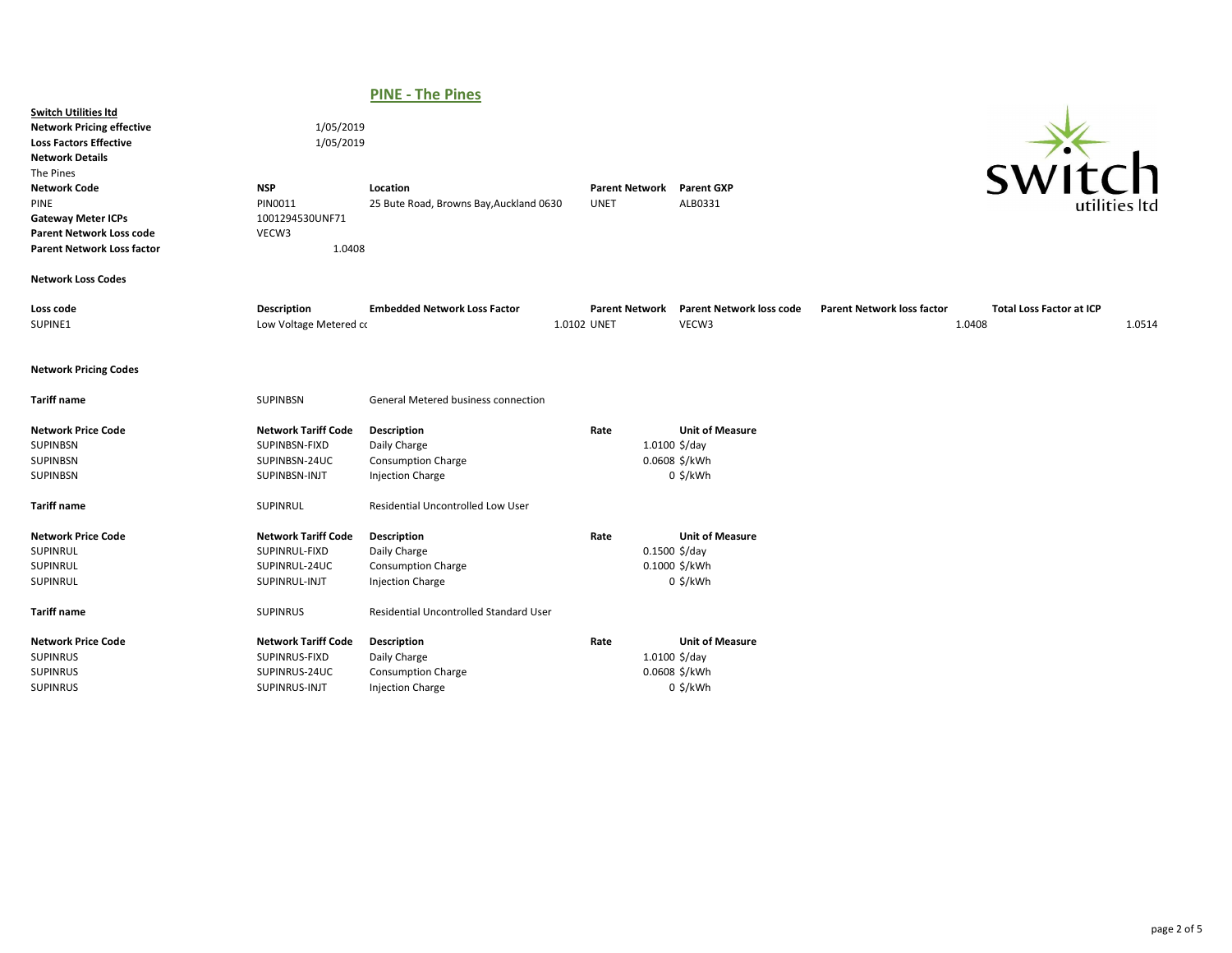## BRCK - Brickworks

Switch Utilities ltd Network Pricing effective 1/05/2019 Loss Factors Effective 1/05/2019 Network Details Brickworks



| <b>Network Code</b><br><b>BRCK</b>                                                                              |                                                                               | Location<br>160 Hobsonville Point Rd                                                       |                            | Parent Network Parent GXP<br><b>UNET</b>             | <b>HEN0331</b>                                                           |                                   | <b>SVVILLII</b>                                     | utilities ltd    |
|-----------------------------------------------------------------------------------------------------------------|-------------------------------------------------------------------------------|--------------------------------------------------------------------------------------------|----------------------------|------------------------------------------------------|--------------------------------------------------------------------------|-----------------------------------|-----------------------------------------------------|------------------|
| <b>NSP</b><br><b>Gateway Meter ICPs</b><br><b>Parent Network Loss code</b><br><b>Parent Network Loss factor</b> | <b>BCK0011</b><br>1001293872UNC39<br>VECW3<br>1.0408                          | <b>BCK0011</b><br>1001293876UND33<br>VECW3<br>1.0408                                       |                            | <b>BCK0012</b><br>1001293875UN1F3<br>VECW1<br>1.0514 |                                                                          |                                   |                                                     |                  |
| <b>Network Loss Codes</b>                                                                                       |                                                                               |                                                                                            |                            |                                                      |                                                                          |                                   |                                                     |                  |
| Loss code<br>SUBRCK1<br>SUBRCK2                                                                                 | <b>Description</b><br>Low Voltage Metered co<br>Low Voltage Metered co        | <b>Embedded Network Loss Factor</b>                                                        | 1.0102 UNET<br>1.0000 UNET | <b>Parent Network</b>                                | <b>Parent Network loss code</b><br>VECW3<br>VECW1                        | <b>Parent Network loss factor</b> | <b>Total Loss Factor at ICP</b><br>1.0408<br>1.0514 | 1.0514<br>1.0514 |
| <b>Network Pricing Codes</b>                                                                                    |                                                                               |                                                                                            |                            |                                                      |                                                                          |                                   |                                                     |                  |
| <b>Tariff name</b>                                                                                              | <b>SUBCKBSN</b>                                                               | <b>General Metered business connection</b>                                                 |                            |                                                      |                                                                          |                                   |                                                     |                  |
| <b>Network Price Code</b><br><b>SUBCKBSN</b><br><b>SUBCKBSN</b><br>SUBCKBSN                                     | <b>Network Tariff Code</b><br>SUBCKBSN-FIXD<br>SUBCKBSN-24UC<br>SUBCKBSN-INJT | <b>Description</b><br>Daily Charge<br><b>Consumption Charge</b><br><b>Injection Charge</b> |                            | Rate                                                 | <b>Unit of Measure</b><br>$1.0100$ \$/day<br>0.0608 \$/kWh<br>$0$ \$/kWh |                                   |                                                     |                  |
| <b>Tariff name</b>                                                                                              | <b>SUBCKRUL</b>                                                               | Residential Uncontrolled Low User                                                          |                            |                                                      |                                                                          |                                   |                                                     |                  |
| <b>Network Price Code</b><br><b>SUBCKRUL</b><br>SUBCKRUL<br>SUBCKRUL                                            | <b>Network Tariff Code</b><br>SUBCKRUL-FIXD<br>SUBCKRUL-24UC<br>SUBCKRUL-INJT | Description<br>Daily Charge<br><b>Consumption Charge</b><br>Injection Charge               |                            | Rate                                                 | <b>Unit of Measure</b><br>$0.1500$ \$/day<br>0.1000 \$/kWh<br>$0$ \$/kWh |                                   |                                                     |                  |
| <b>Tariff name</b>                                                                                              | <b>SUBCKRUS</b>                                                               | Residential Uncontrolled Standard User                                                     |                            |                                                      |                                                                          |                                   |                                                     |                  |
| <b>Network Price Code</b><br><b>SUBCKRUS</b><br><b>SUBCKRUS</b><br><b>SUBCKRUS</b>                              | <b>Network Tariff Code</b><br>SUBCKRUS-FIXD<br>SUBCKRUS-24UC<br>SUBCKRUS-INJT | Description<br>Daily Charge<br><b>Consumption Charge</b><br><b>Injection Charge</b>        |                            | Rate                                                 | <b>Unit of Measure</b><br>$1.0100$ \$/day<br>0.0608 \$/kWh<br>$0$ \$/kWh |                                   |                                                     |                  |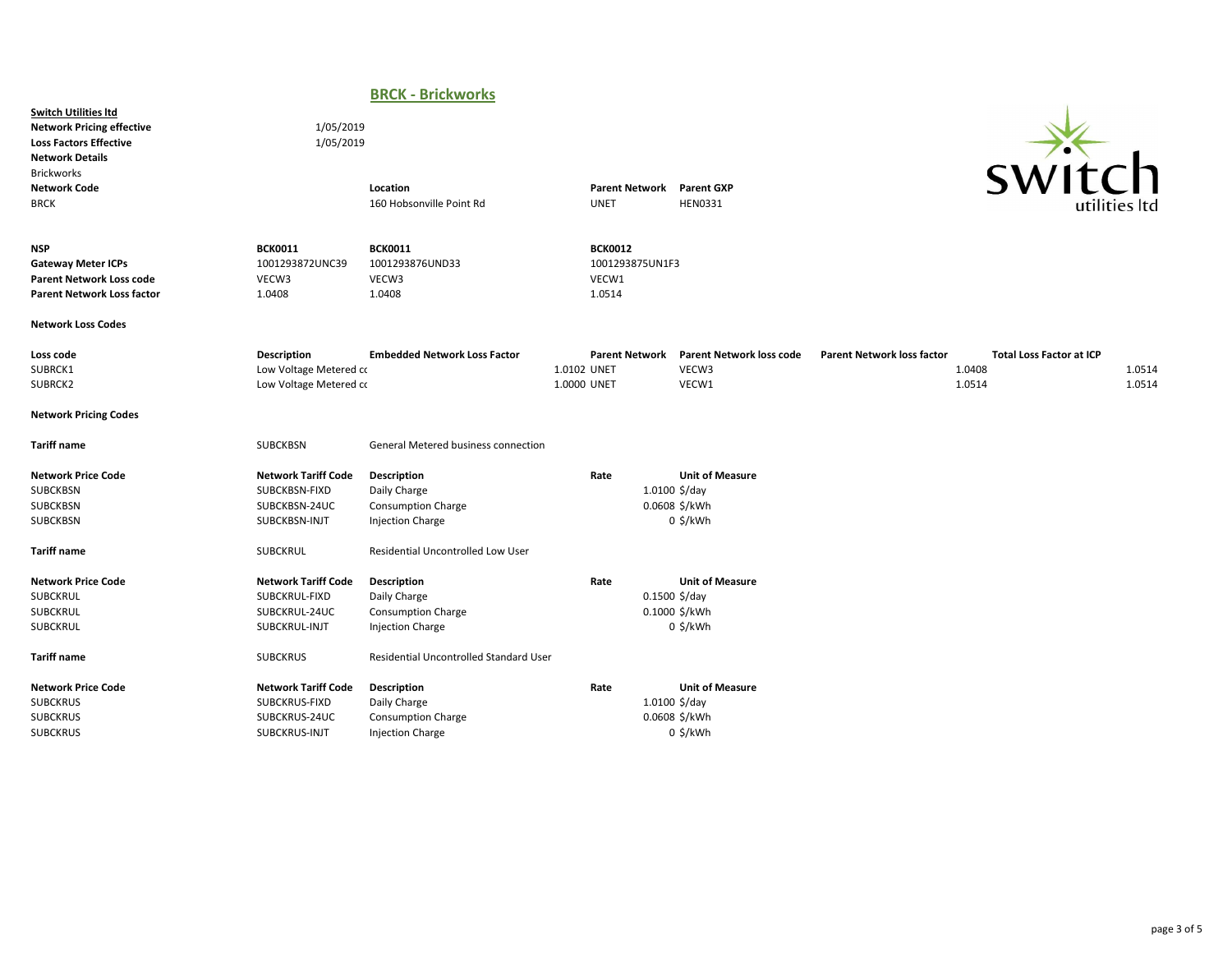## ADMT - Elevate Apartments

**Switch Utilities Itd** Network Pricing effective 1/05/2019 Network Pricing and Loss Codes effective 1/05/2019

Network Details

Elevate Apartments Network Code **NSP** Location Location Location Parent Network Parent GXP<br>ADMT ADMT ELEO011 24 Taranaki Street Te Aro Wellington CKHK CPK0111 Gateway Meter ICPs 0000155135CK910 Parent Network Loss code VECG2 Parent Network Loss factor 1.028

24 Taranaki Street Te Aro Wellington

### Network Loss Codes

| Loss code                    | Description                   | <b>Embedded Network Loss Factor</b>                   | <b>Parent Network</b> | <b>Parent Network loss code</b> | <b>Parent Network loss factor</b> | <b>Total Loss Factor at ICP</b> |        |
|------------------------------|-------------------------------|-------------------------------------------------------|-----------------------|---------------------------------|-----------------------------------|---------------------------------|--------|
| SUADMT1                      | Low Voltage connection        |                                                       | 1.0240 CKHK           | VECG2                           |                                   | 1.028                           | 1.0527 |
| SUADMT2                      | <b>Transformer Connection</b> |                                                       | 1.0000 CKHK           | VECG2                           |                                   | 1.028                           | 1.028  |
| <b>Network Pricing Codes</b> |                               |                                                       |                       |                                 |                                   |                                 |        |
| <b>Tariff name</b>           | SUADMRLU                      | <b>Residential Low User Connections</b>               |                       |                                 |                                   |                                 |        |
| <b>Network Price Code</b>    | <b>Network Tariff Code</b>    | Description                                           | Rate                  | <b>Unit of Measure</b>          |                                   |                                 |        |
| SUADMRLU                     | SUADMRLU-FIXD                 | Daily Charge                                          |                       | $0.1500$ \$/day                 |                                   |                                 |        |
| SUADMRLU                     | SUADMRLU-24UC                 | <b>Consumption Charge</b>                             |                       | 0.1134 \$/kWh                   |                                   |                                 |        |
| <b>Tariff name</b>           | SUADMRSU                      | <b>Residential Standard User Connections</b>          |                       |                                 |                                   |                                 |        |
| <b>Network Price Code</b>    | <b>Network Tariff Code</b>    | Description                                           | Rate                  | <b>Unit of Measure</b>          |                                   |                                 |        |
| SUADMRSU                     | SUADMRSU-FIXD                 | Daily Charge                                          |                       | $1.1000$ \$/day                 |                                   |                                 |        |
| SUADMRSU                     | SUADMRSU-24UC                 | <b>Consumption Charge</b>                             |                       | 0.0711 \$/kWh                   |                                   |                                 |        |
| <b>Tariff name</b>           | SUADMGLV15                    | General Metered business connection <= 15KVA          |                       |                                 |                                   |                                 |        |
| <b>Network Price Code</b>    | <b>Network Tariff Code</b>    | Description                                           | Rate                  | <b>Unit of Measure</b>          |                                   |                                 |        |
| SUADMGLV15                   | SUADMGLV15-FIXD               | Daily Charge                                          |                       | $0.6139$ \$/day                 |                                   |                                 |        |
| SUADMGLV15                   | SUADMGLV15-24UC               | <b>Consumption Charge</b>                             |                       | 0.0555 \$/kWh                   |                                   |                                 |        |
| <b>Tariff name</b>           | SUADMGLV69                    | General Metered business connection >15 and <= 69 KVA |                       |                                 |                                   |                                 |        |
| <b>Network Price Code</b>    | <b>Network Tariff Code</b>    | Description                                           | Rate                  | <b>Unit of Measure</b>          |                                   |                                 |        |
| SUADMGLV69                   | SUADMGLV69-FIXD               | Daily Charge                                          |                       | $1.5185$ \$/day                 |                                   |                                 |        |
| SUADMGLV69                   | SUADMGLV69-24UC               | <b>Consumption Charge</b>                             |                       | 0.0384 \$/kWh                   |                                   |                                 |        |
|                              |                               |                                                       |                       |                                 |                                   |                                 |        |